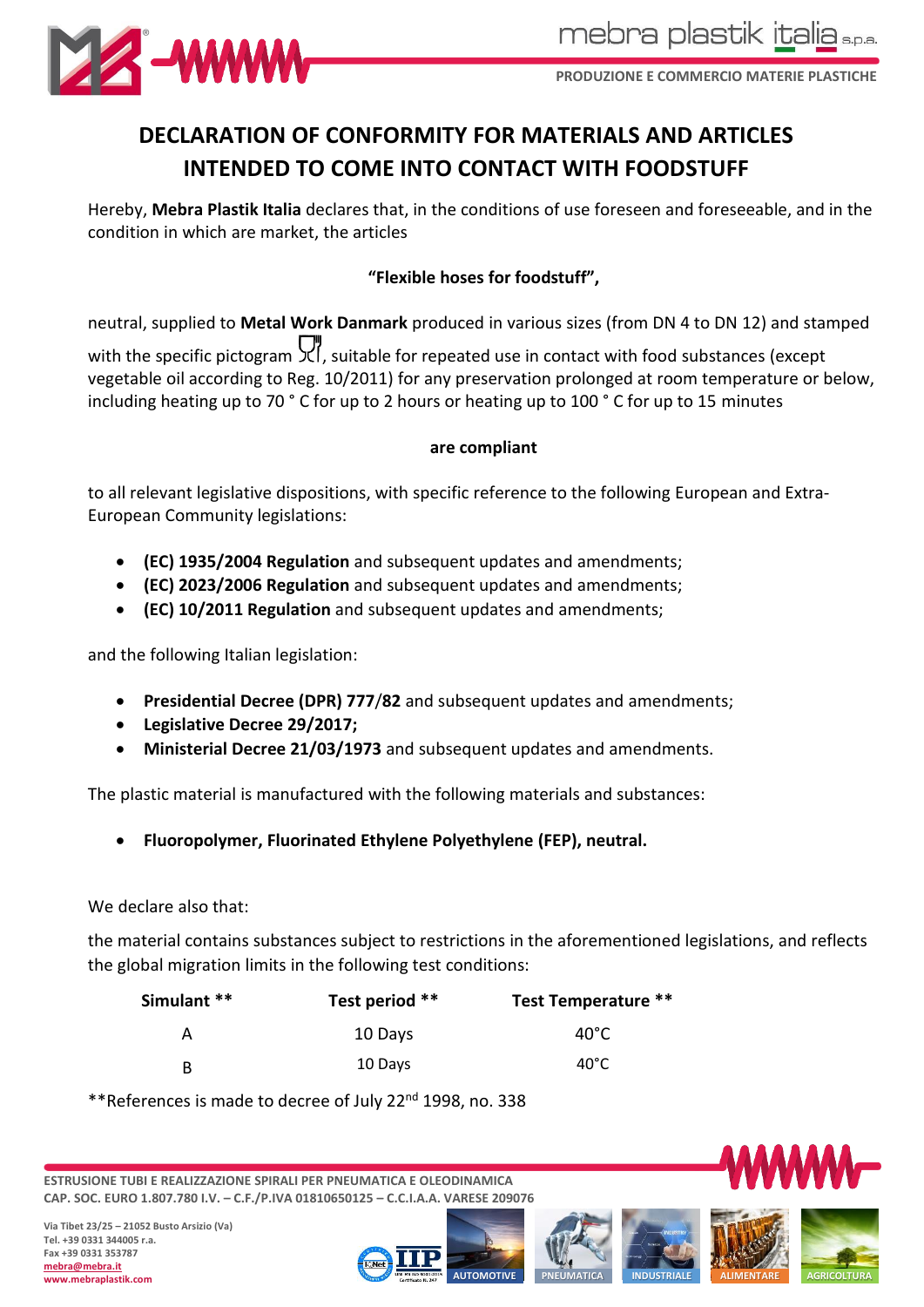

mebra plastik italia s.p.a.

**PRODUZIONE E COMMERCIO MATERIE PLASTICHE**

The global migration limit, together with the other specific restrictions to which the monomers and / or additives present in the material may be subjected, are complied with under the conditions of use mentioned above.

The statement is supported by analytical tests conducted in accordance with Reg.10/2011.

## **Test conditions:**

### **Global migration**

The food category provides evidence of global migration performed under the following conditions:

- **\_ Simulant:** A & B
- **\_ Time:** 10 days
- **\_ Temperature:** 40 ° C

#### **Specific migrations**

|                         | Limits (mg/kg) |
|-------------------------|----------------|
| Primary aromatic amines | 0.01           |

|         |                  | Limits (mg/kg) |
|---------|------------------|----------------|
| 9 metal | <b>Aluminum</b>  | $\mathbf{1}$   |
|         | <b>Barium</b>    | $\mathbf{1}$   |
|         | <b>Cobalt</b>    | 0.05           |
|         | Iron             | 48             |
|         | Lithium          | 0.6            |
|         | <b>Manganese</b> | 0.6            |
|         | <b>Nikel</b>     | 0.02           |
|         | Copper           | 5              |
|         | Zinc             | 5              |

|                                | CAS n. | Limiti (mg/kg) |
|--------------------------------|--------|----------------|
| Tetrafluoroethylene   116-14-3 |        | 0.05           |

**ESTRUSIONE TUBI E REALIZZAZIONE SPIRALI PER PNEUMATICA E OLEODINAMICA CAP. SOC. EURO 1.807.780 I.V. – C.F./P.IVA 01810650125 – C.C.I.A.A. VARESE 209076**



**Via Tibet 23/25 – 21052 Busto Arsizio (Va) Tel. +39 0331 344005 r.a. Fax +39 0331 353787 mebra@mebra.it www.mebraplastik.com**